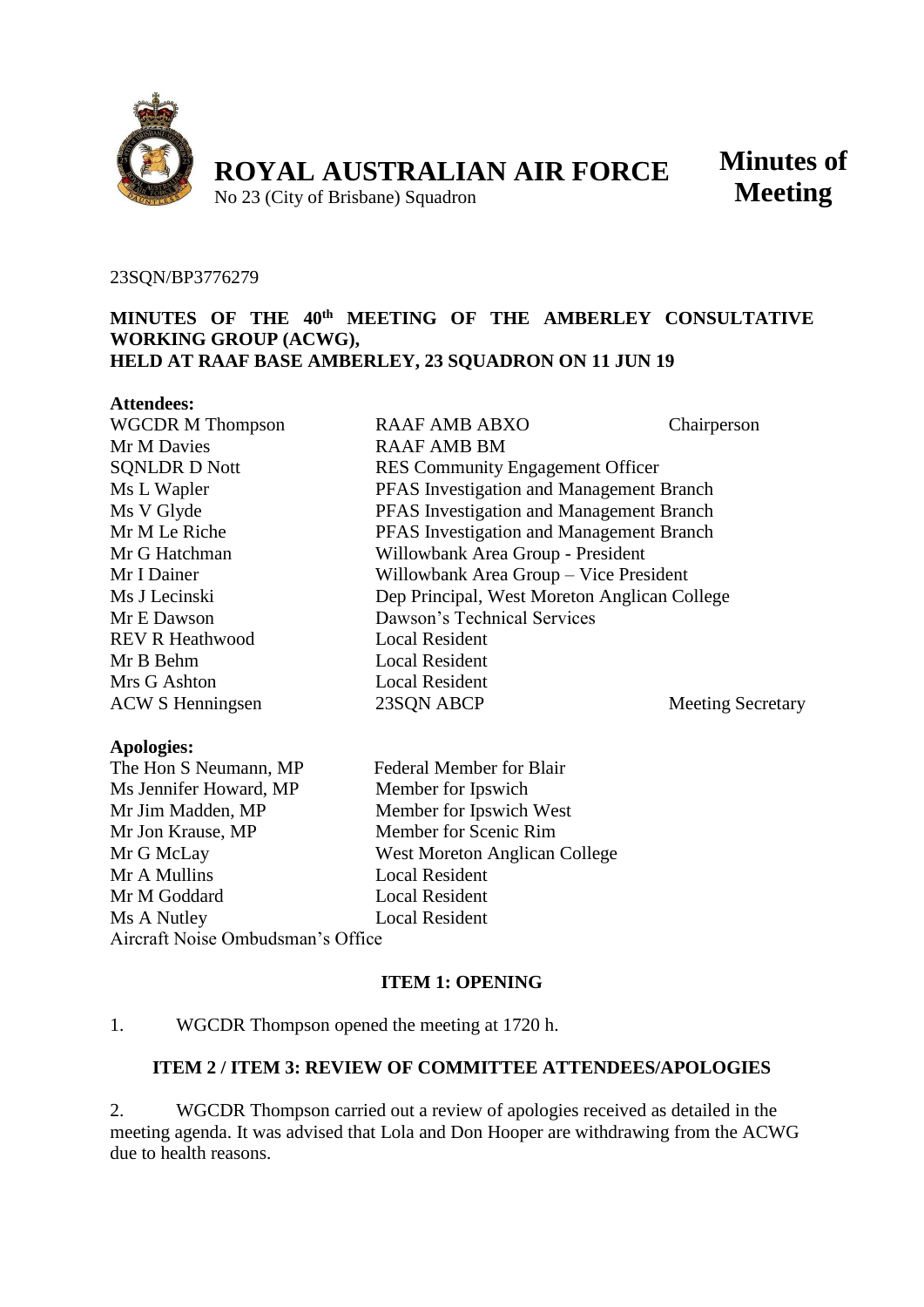### **ITEM 4: CONFIRMATION OF THE PREVIOUS MEETING'S MINUTES**

3. All attendees acknowledged that they had received and read the previous meeting's minutes.

### **ITEM 5: PFAS INVESTIGATION PROJECT – PROGRESS UPDATE**

4. Mr Le Riche advised that he will be giving an update on where all of the major reports are in terms of the project. They are currently working through the Human Health Risk Assessment Report. Last week all of the inputs were refined from the Water Use Survey and a draft report was provided to the Defence Technical Advisor on Friday 7 Jun 19. Comments back on that report are expected by Friday 21 Jun 19. Once the report has been finalised by Defence, a community information session will be held and the report will be released to the public. At this time there is no date for the community information session but is likely to be in the third quarter of 2019. Another report being worked on is the Ecological Risk Assessment Report which is currently being drafted by the lead consultant and are expecting a preliminary draft by the end of the week. The final report being drafted is the Amberley PFAS Management Area Plan which is currently being done by the lead consultant. This will be the final product that will wrap up all of the information from the Detailed Site Investigation, Health Risk Assessment and Ecological Risk Assessment. It will outline on base plans to reduce and minimise impacts of PFAS going off base in relation to surface water and ground water.

5. Mr Le Riche invited Ms Wapler to give an update on community relations. Ms Wapler advised that they are planning towards the community information session in the third quarter of this year which will be advertised through letter box drops and an email to the database. Ms Wapler advised that the last update on the timeline for the project was in March therefore a new update on timings will be done in the coming weeks.

6. Mr Le Riche invited any questions from the group in regards to the investigation.

7. Mrs Ashton asked for clarification as to whether the Oakey court case which became public this week was health related or property related. Mr Le Riche replied that he will have to get back to Mrs Ashton on that question.

**Action item:** Mr Le Riche to follow up whether the court case was health or property related.

8. Mr Hatchman stated that there has been a media announcement on blood tests available for people in the immediate surrounds of military bases and questioned whether it was available for Amberley. Mr Le Riche replied that the Commonwealth Department of Health is responsible for the administration of the Voluntary Blood Testing Program and the only bases in Australia currently involved in the program are Tindal, Williamtown and Oakey. Mr Dainer added that there was a resident in the last meeting who raised concerns about the exclusion of Amberley and was directed to contact The Honourable Shayne Neumann on behalf of the residents in the community.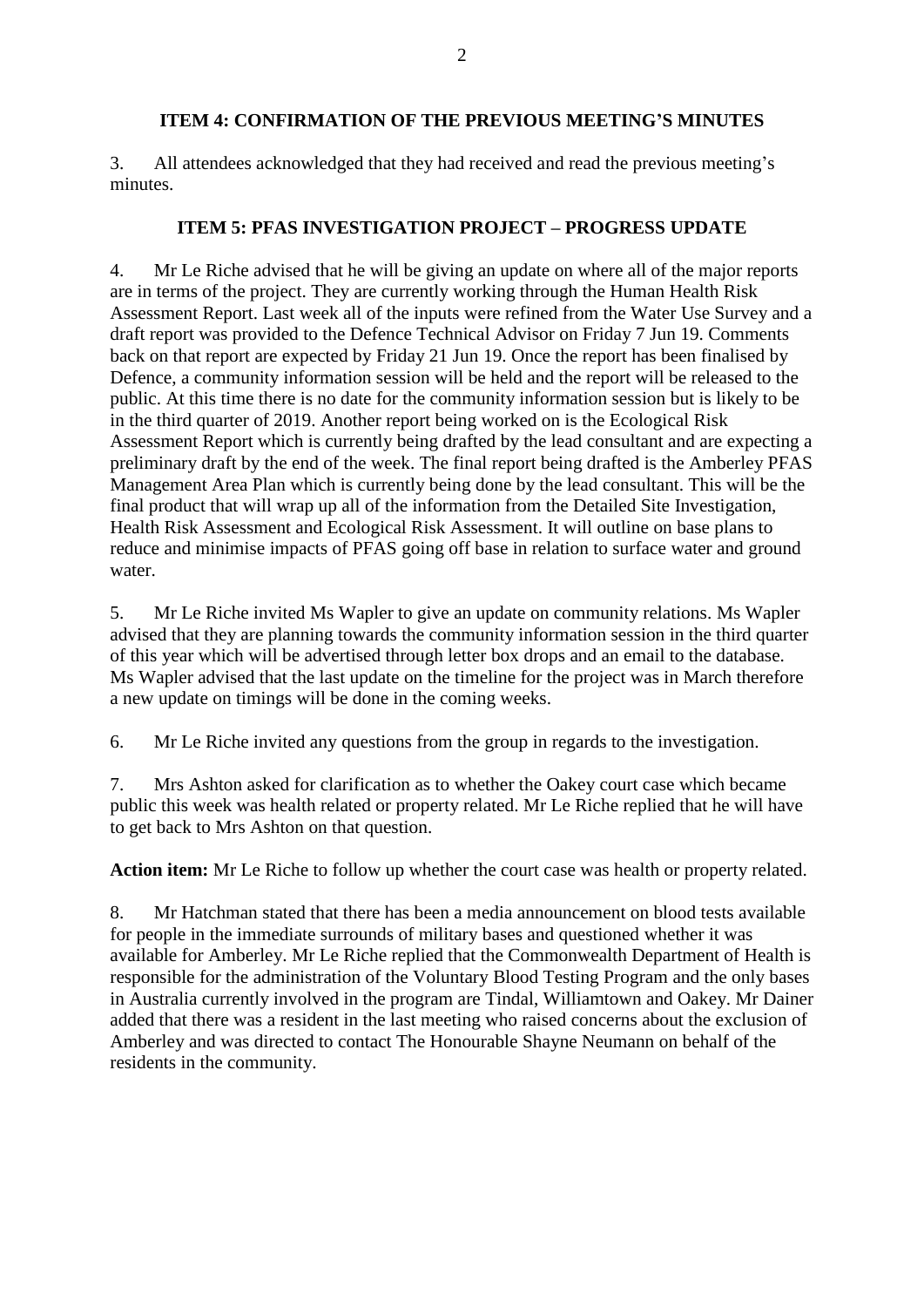9. WGCDR Thompson advised he reviewed the ACWG Terms of Reference provided by Mr Behm at the last meeting and they turned out to be a draft version. The actual version was sent out with the previous minutes with the only change to the Terms of Reference being the addition of West Moreton Anglican College. Mr Behm asked whether there is a date for when the terms were reviewed on the published version. WGCDR Thompson advised that he reviewed the terms this year and will be able to provide a date for Mr Behm. Mr Hatchman added that the Rosewood Walloon Consultative Committee (RWCC) has been disbanded and should be removed from the memberships in the Terms of Reference. He also advised that brackets around the word residents in the Willowbank Area Residents Group (WAG) should also be removed.

**Action item**: WGCDR Thompson to update changes in the Terms of Reference.

10. WGCDR Thompson handed over to Mr Davies for the next item on the fire warning sign at the back gate. Mr Davies advised that he checked with the Fire Section in regard to concerns raised from Mr Behm that the warning sign was incorrect. Mr Davies was informed that the current fire warnings in the green area are what was advised to Fire Section. Mr Behm responded that the fire warning signs are under review as they are outdated and don't reflect an accurate depiction of the threat levels in the area. Mr Behm was also concerned about the fire risk of the grassy paddocks coming into winter and asked what is being done about it. Mr Davies advised that there are controlled burns being considered and there are controlled burns carried out routinely around the base.

11. Mr Davies then moved on to Mr Behm's next concern regarding the condition of the perimeter fence. Mr Davies advised that SPOTLESS has been working on the issues for quite some time now and the issues have now been rectified. Mr Behm added that he was disappointed that no one else noticed the damage when multiple workers drive past it every day. Mr Davies replied that there is more of an incentive by SPOTLESS now to drive around and carry out maintenance as required.

12. Mr Hatchman raised concerns over the safety of Behms Road coming out of the back gate. He advised that there is an optical illusion that the road is going to go straight but then deviates all of a sudden. It was advised that as the road is off base it would be a matter for the Council.

# **ITEM 7: AMBERLEY BASE UPDATE**

13. WGCDR Thompson advised of the major exercise coming up in Amberley during July; TALISMAN SABRE. It will be happening for the whole month of July and involve all of the aircraft based at Amberley plus an American squadron as well as heavy lift aircraft. The flying window is from around 0900 h until 1900 h, so there is no night flying. There will also be some Army helicopters based here, however their routine is unknown at this point in time. Increased flying working up towards the exercise is expected which will include day and night flying in the next couple of weeks.

14. WGCDR Thompson mentioned the large wave of jets that took off early in the morning a couple of weeks ago for a Dawn Strike Exercise which was advertised in the paper and on Facebook. WGCDR Thompson noted this exercise was well received by the community due to the well-publicised notice given. Mr Hatchman thanked on behalf of the community for the Facebook post and mentioned there was a lot of good response from the public. He pointed out that Facebook was a good medium and should be used again in the future.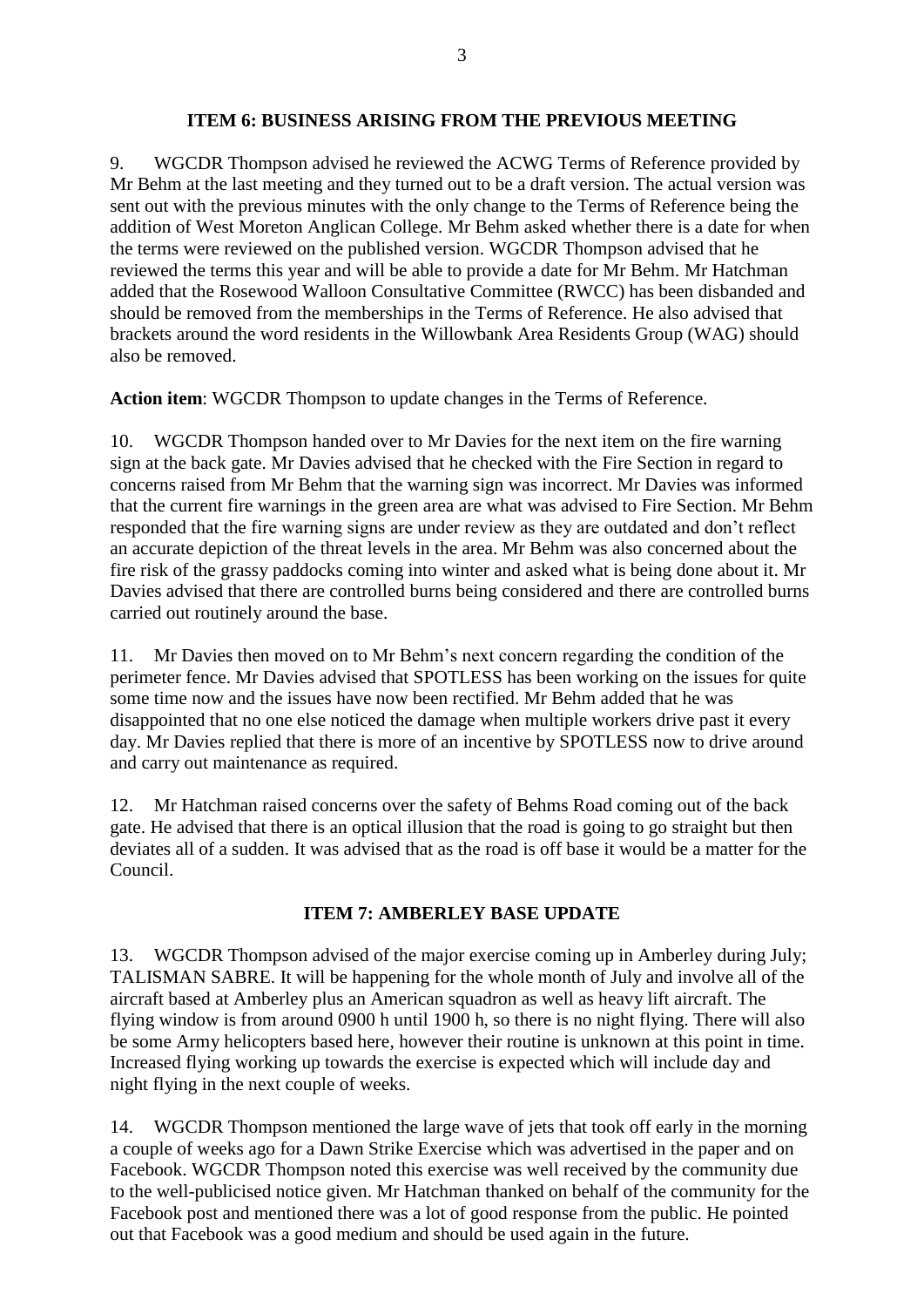#### **ITEM 8: NOISE COMPLAINTS**

15. WGCDR Thompson stated that between mid-March and the beginning of June there has been 21 noise complaints. 11 of those were F18s, 7 of them C17, 2 unknown and 1 F111. Concerning, 6 of the complaints were made on ANZAC Day.

#### **ITEM 9: AGENDA ITEMS**

16. WGCDR Thompson invited Mr Hatchman to talk about the Amberley Boys Honour Stone. Mr Hatchman advised that due to the end of the ANZAC Day services at RAAF Base Amberley there are concerns regarding the Amberley Boys Honour Stone Memorial which gives recognition to those members who served and fell in the First and Second World Wars from the Amberley community. After numerous relocations around the base, the Memorial is now located in the Memorial Gardens. Mr Hatchman pushed to keep the Memorial in Amberley with the understanding that it would be available to descendants of those on the Stone and local community with interest to give recognition to the Stone on ANZAC Day and Armistice Day. WGCDR Thompson replied that due to the significance of the Memorial there should be no issue with having a dedicated function around the Stone either on, before or after ANZAC Day. The only problem with ANZAC Day is that due to there being no service in Amberley, Defence members participate in services elsewhere therefore military personnel support on ANZAC Day will be problematic. WGCDR Thompson advised that before or after ANZAC Day shouldn't be any issue as well as Armistice Day. Mr Dainer suggested that Armistice Day is probably the most suitable. He advised that the base traditionally has a formal commemorative service on that day and it would be a good opportunity to invite a small number of local residents. WGCDR Thompson replied that the only issue is we don't want what was happening with ANZAC Day with thousands of people attending. Mr Dainer responded that it wouldn't turn into that as Armistice Day isn't a public holiday therefore only those with a genuine interest would want to attend. WGCDR Thompson advised that he can work with the community organisations to organise a service on Armistice Day. Mr Dainer and Mr Hatchman both agreed that a service once a year on Armistice Day would suffice for those who have a connection to the Memorial to pay tribute. Mrs Ashton added that she knows someone who is related to a descendant on the Stone and they were very disappointed when they found out they couldn't pay tribute to the memorial on ANZAC Day.

17. Mr Hatchman nominated David Pahlke to join the ACWG. He put forward that Mr Pahlke is very active within local community groups and would be able to represent the Rosewood area which currently isn't being represented in the ACWG. There were no objections from the members and WGCDR Thompson approved for Mr Pahlke to join the ACWG.

18. Mr Hatchman recently came across some Amberley heritage; the headstones of Edwin and Martha Collett. Mr Hatchman advised that RAAF Amberley carries the name Amberley from the property Edwin and Martha established. Seeing as the RAAF will be celebrating 100 years in 2021, Mr Hatchman would like to contact the descendants of the Colletts and get Ipswich Council approval to design an historical plaque for their graves. SQNLDR Nott added that she is currently working on moving the Scar Tree (a tree with Aboriginal significance on the base) to the front of 36SQN and asked Mr Hatchman to share his research with her as it would be good to add some more Amberley history to the plaque for the tree.

**Action item**: Mr Hatchman to email SQNLDR Nott his research on Amberley history.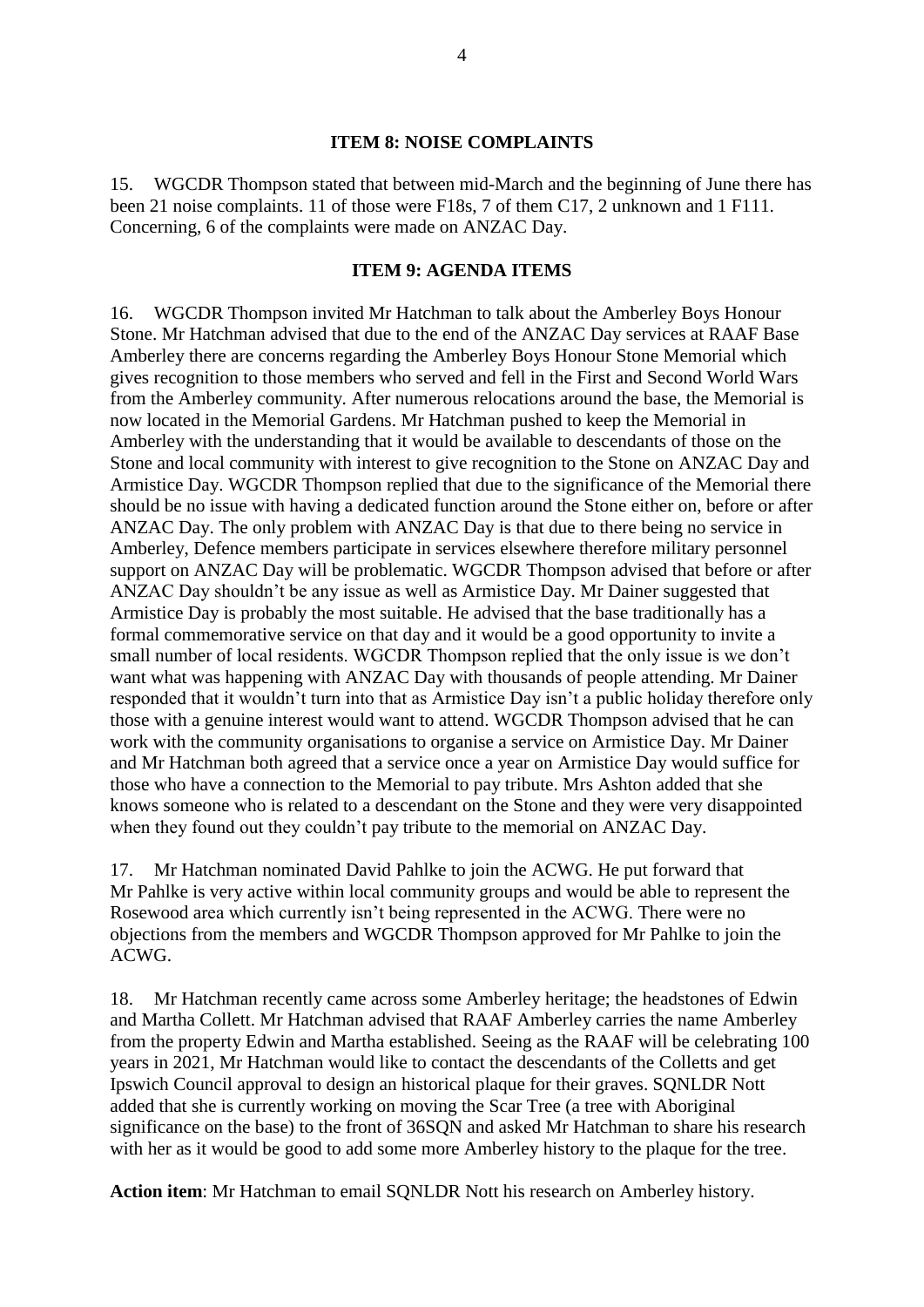19. Mrs Ashton advised she wanted to discuss the utilisation of Defence land surrounding the base. There is a fire hazard due to the amount of vacant land around the base and Mrs Ashton has suggested on multiple occasions using the land for grazing. It would also assist in these difficult times of drought and Mrs Ashton advised that she has never had a response on what the next steps are for this to be approved. Mrs Ashton said she is grateful for everything that has been done with the baling operation but would also like to see the vacant land be utilised. She assured that the request for grazing is purely for off base land. Mr Davies said that he is happy to investigate, however it may take some time. Mrs Ashton replied that the farmers do not have much time and she would really appreciate some action to be taken.

**Action item:** Mr Davies to investigate whether it is possible to use vacant land for grazing and what the procedures are for the next step.

# **ITEM 10: COMMUNITY REPRESENTATIVE'S FEEDBACK**

20 Mr Dawson advised that he is in support of the cattle grazing as it could help to cut back on the amount of kangaroos which is currently an ongoing issue.

21. Mr Hatchman advised on behalf of WAG that they will keep pushing for the Cunningham Highway upgrade and in conjunction they are concerned about the landfill application. It won't only affect the residential community but also impact noise and traffic. Mr Hatchman advised he has a meeting with the Minister of Department of Environment and Science in regard to these issues on 21 Jun 19.

22. Mr Hatchman advised they have had some odours throughout the community due to bio solids. He understands it's an acceptable practice however it is being done when the wind is going from the west to the east. On 8 and 9 May when spraying was being done, there were various complaints throughout the community of health issues. Mr Hatchman's wife was admitted to hospital after the event due to a rare virus linked to bio solids and an investigation is now being carried out by the Department of Health and Science for health hazards in relation to these bio solids being sprayed. Mr Hatchman will advise the group of the outcome.

23. Mrs Ashton reiterated the traffic issue to Mr Hatchman and that the Commonwealth should be upgrading the intersection especially if there are plans for development. Mrs Ashton also advised that the heavy vehicles have not been going through the back gate like they are supposed to. She also added she is disappointed about the Amberley ANZAC Services not going ahead anymore however she understands the security concerns.

24. Mr Behm advised that the night patrols are coming from the front of his property causing light to shine through his house and he requested again for the night patrol to come from the back. The 272 gates were open for half of May but are closed now and the 250 gates have been open all of May and are still open now. SQNLDR Nott acknowledged that Mr Behm has brought up these issues before and advised him that they do pass this information on.

25. Ms Lecinski commented that the West Moreton Anglican College is grateful for the great support they receive from Amberley.

26. Mr Dawson requested a letter of appreciation be sent to Don and Lola Hooper to thank them for their participation in the Committee.